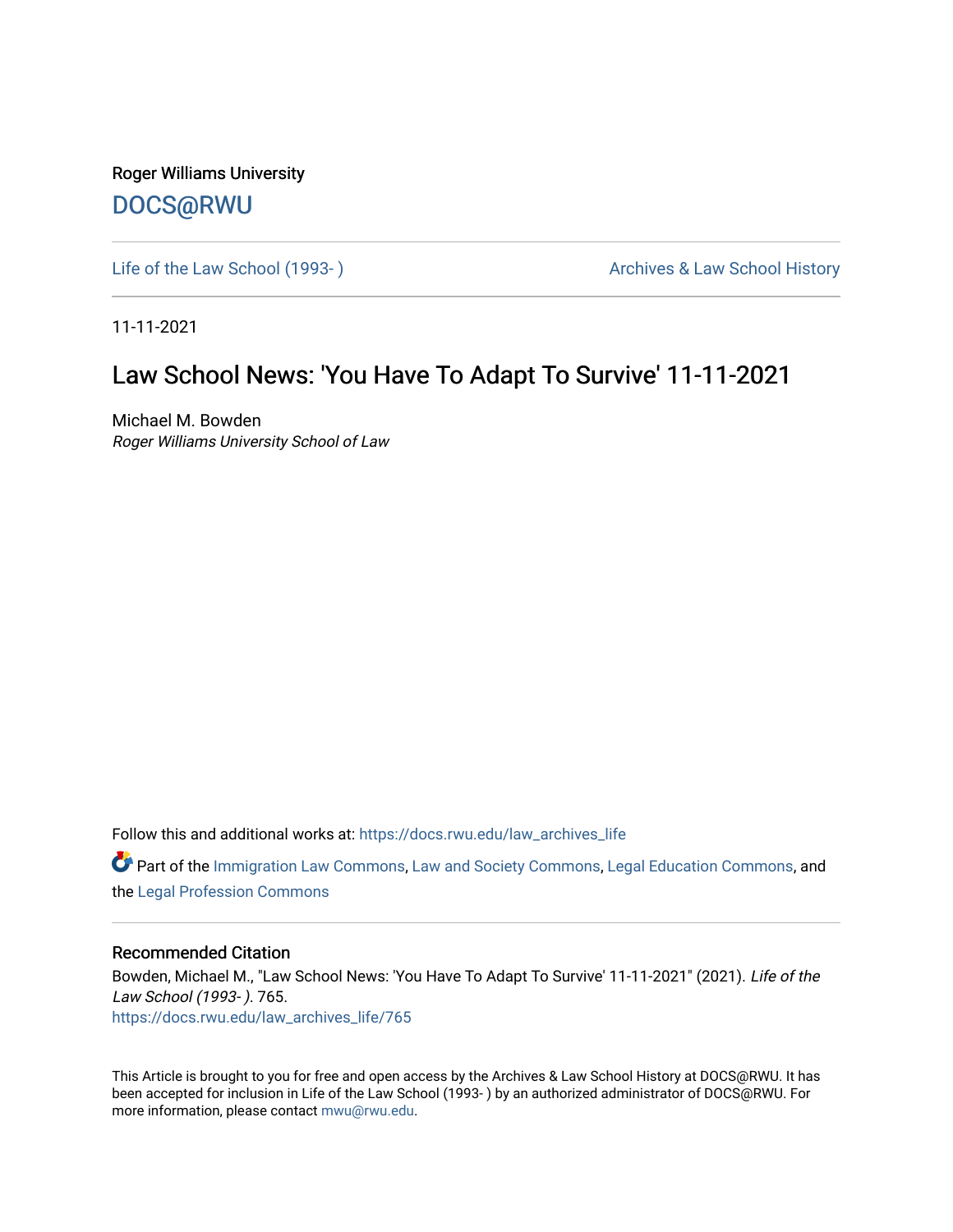# *Law School News*

## 'You Have to Adapt to Survive'

How does a newly established immigration law practice weather a hostile administration and a global pandemic? Ask Boston attorney Antonio Massa Viana  $'14$ .



Boston attorney Antonio Massa Viana '14 made headlines soon after passing the Massachusetts bar exam, when he became the first known unauthorized immigrant to earn a law license.

In 2016, after securing a green card, Viana was admitted to practice in the Ocean State as well (where he'd passed the bar two years earlier). At his swearing-in ceremony in 2016, Chief Justice Paul A. Suttell commented that Viana had taken "a rather circuitous route to the Rhode Island bar – not for a lack of competence or character, I might add."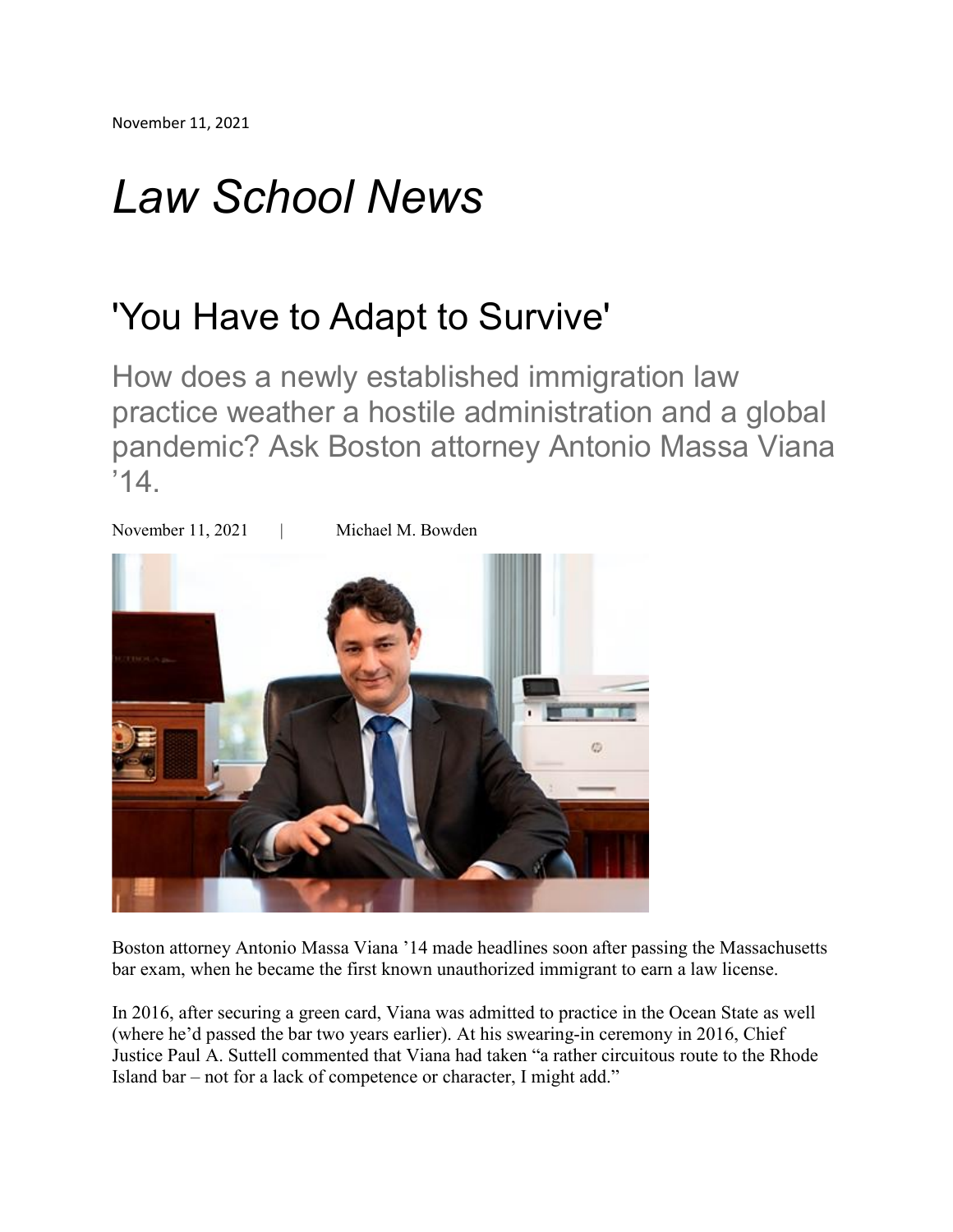By that time, in fact, Viana had been a solo practitioner in Massachusetts for well over a year.

"I actually started working the Monday after I took the bar exam," Viana said. By day, he was a counselor with the Massachusetts Immigrant & Refugee Advocacy Coalition (MIRA). By night, he was preparing to establish his own law firm, which he did in January 2015, opening Massa Viana Law. Tagline: "A Law Firm for Immigrants, by Immigrants."

"That was quite a challenge, as an attorney fresh out of law school," Viana said, with a note of pride. Little did he suspect that his fledgling practice was about to be hit by two consecutive tsunamis: the administration of President Donald J. Trump, and the Covid-19 pandemic.

### The Trump Years

Like any new lawyer flying solo, Viana found himself working impossibly long and difficult hours as he honed both his legal chops and his business management skills.

"It's not easy running a law practice," he said. "It's not easy practicing law. And it certainly wasn't easy being an immigration lawyer during four years of Trump. For me to be starting out right before he took office, specifically practicing immigration, an area that the administration targeted passionately, vociferously – that was really tough."

Viana spent the early months of the Trump presidency leading countless "Know Your Rights" workshops for immigrants.

"They would fill up with people who were incredibly fearful about what they are going to do after spending 15, 20 years living in this country," he said. "I told my team to be patient and compassionate, because these people were under immense pressure. They could sometimes be difficult to deal with. I told my team, 'Listen, it's not personal. Just put yourself in their shoes; think about what they're going through. Realize that we're not only their best friends during this time; we're also the repository of all their hopes, and sometimes also their angst.'"

Meanwhile, Viana's colleagues on the immigration bar were also feeling the strain.

"I mean, the solutions were being taken away from us one by one," he said. "We had a joke that we'd started hating Fridays, because every Friday something else would happen: a change in regulations, a new interpretation of law, some memorandum coming out of the administration that would instantly affect maybe 30, 40 cases in which we had relief and then, all of a sudden, we didn't have relief."

Yet in many ways, Viana said, the Trump years built up a "comrades-in-arms" solidarity among immigration attorneys.

"We found comfort in our colleagues," he said. "A lot of us would call one another and say, 'By the way, how are you holding up?' Immigration law can be really draining work in the best of times, both emotionally and physically. But we're a passionate breed and we love what we do.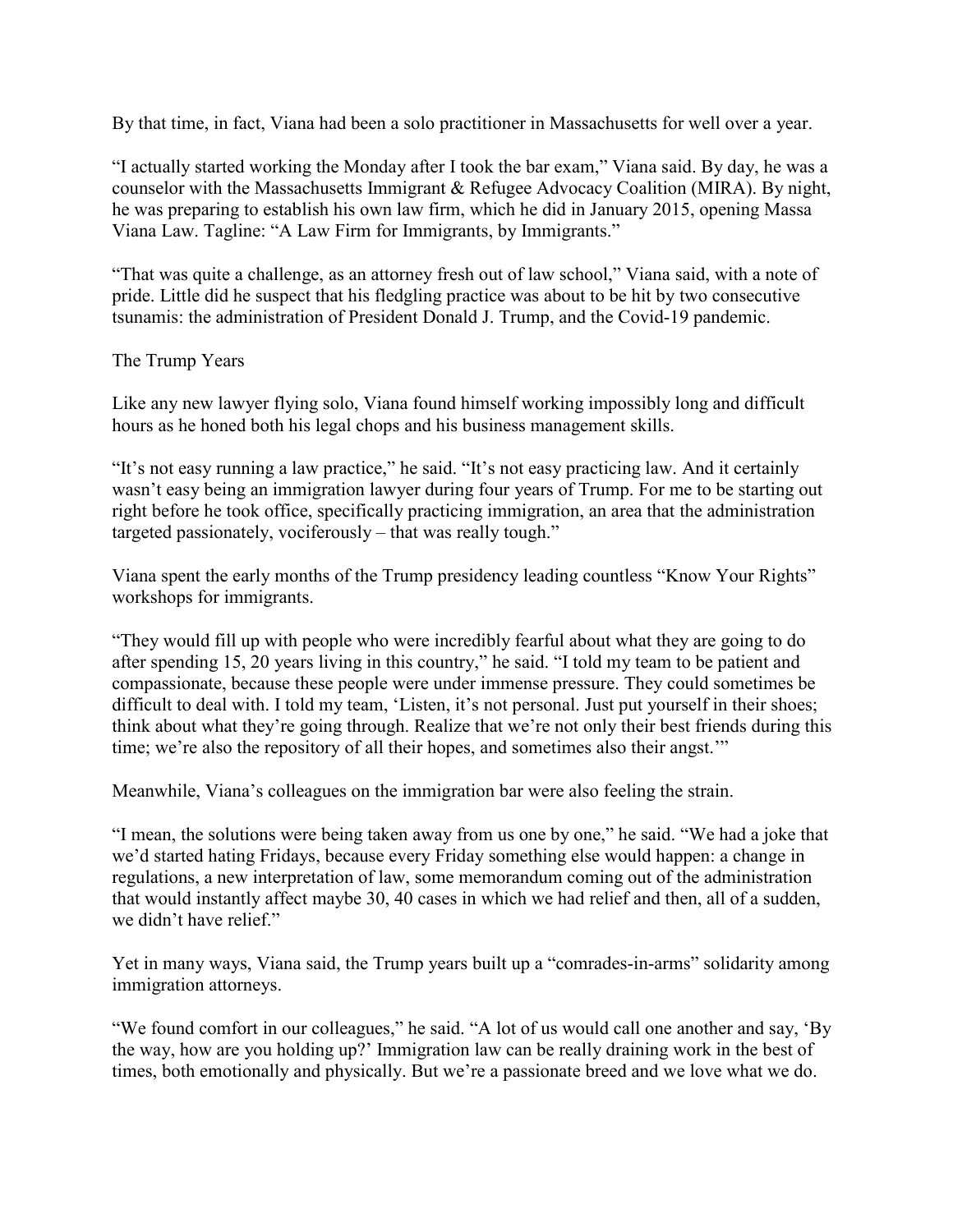And in a sense, the Trump years motivated us to raise our game and become even better at what we do."

### The Pandemic

Then in 2020, COVID-19 pandemic hit and Viana's practice found itself facing yet another existential challenge that somehow turned out for the best. It began for him as it did for many other businesses – with a sort of confused optimism.

"I remember when I closed the office on March 13," he said. "I told everybody, 'We'll be back by April 1. They'll lock down for two weeks, the virus will pass, and then we'll get back to work.' But that obviously didn't happen."

What did happen – again, as with many businesses – was a technological upgrade and a new flexibility.

"The pandemic really made us a better, more effective practice," Viana said. He and his staff got up to speed on Zoom, enabling both office meeting and client consultations to resume almost immediately. "That actually allowed us to reach more people outside of our physical area," he said. "So today I have consultations with people all over the world, in part because of the pandemic."

He also upgraded the office phone system, introduced new case management software, and offered more flexible work options to his staff. Still, it wasn't all positivity -- especially in the beginning.

"It was tough financially," he said. "It was a struggle – because business really fell off for a while." A few weeks into the pandemic, he gathered his staff on Zoom. "I told them, 'Look, we only have so much of a budget and I may need to let some of you go temporarily, at least until we figure things out financially."

He was taken aback by their response.

"One by one, they all replied, 'Even if we're not getting paid, we still want to keep working, because we believe in the work we do. We believe in this firm. One of the attorneys who works with me said, 'If you can't pay me, you can't pay me. But let's keep the cases moving, and things will get sorted out eventually.'"

Viana pauses with emotion.

"I'm shaking as I remember it," he said. "Even now I'm getting goosebumps. All I could think was, 'I have such an amazing team."

Sure enough, business soon bounced back and the office flow resumed.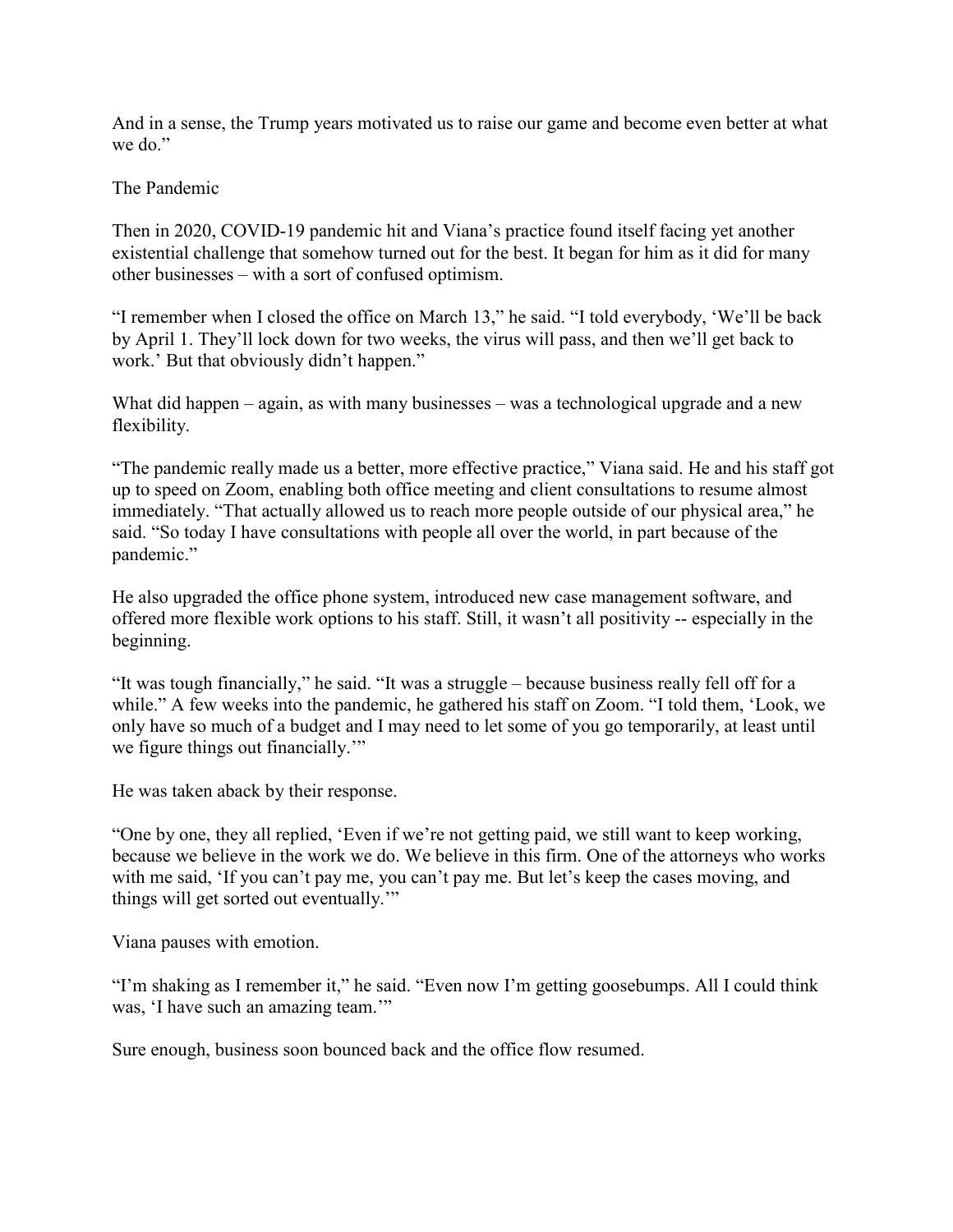"We worked remotely for a while," Viana said. "Then we slowly started coming back to the office, with social distancing. You have to adapt to survive, and that's what we did. In fact, we grew over the past year, both in terms of staff and in the number of cases we take. We became a better firm, and I became a better business owner – and a better lawyer, too."

The Long Road to Residency

Of course, Viana is no stranger to adapting and surviving.

Born in Brazil with many U.S. connections, he spent years living and working here: a homeowner, a taxpayer, and the father of three U.S.-born children, Cecilia, Francisco, and Joaquim (now 19, 17, and 13, respectively). Their mother Lelia, who hails from Argentina, became a U.S. citizen in 2015, enabling Viana to obtain a U.S. green card. Most of his other relatives were American citizens as well, including his mother (naturalized after his birth) and two older siblings.

But lawyers advised Viana that there was no avenue – through family or through work – for him to apply for a green card. So he went to law school instead. Roger Williams University School of Law, to be precise, where he was accepted and welcomed notwithstanding his immigration status.

Despite juggling work, family obligations, and a withering daily commute from the Boston area, Viana soon proved himself a superstar: excelling in his classes; becoming editor of the law review; winning the Esther Clark Moot Court competition, as well as the national Religious Freedom Moot Court Tournament at George Washington University Law School; and earning the high regard of faculty, staff and fellow students alike.

He has returned that regard. The 12-person staff at his Framingham, Mass., office includes associate attorney Amanda LaRocca '21. Last summer, 2L Victor Vieira was a summer intern. The firm is moving into a larger space in January.

Viana also believes that his long, complicated road to residency helps clients relate to and trust him -- which in turn probably contributes to his success.

"I'm not the only one out there with a crazy story; there are thousands of those stories playing out every day in America – especially with the DACA kids right now," he said. "But there are also people who have been here for 30 years, who have spouses and children, who own very successful businesses – and yet they don't have legal status. It makes no sense.

"Unfortunately, immigration law is incredibly complex," he added. "I still don't think people understand why we need reform so badly. Politicians have been talking about comprehensive immigration reform forever, but it's rarely politically convenient. So it always seems to take a back seat to whatever is politically convenient."

Luckily for his clients, Viana is there to keep fighting for them under the system as it currently exists.